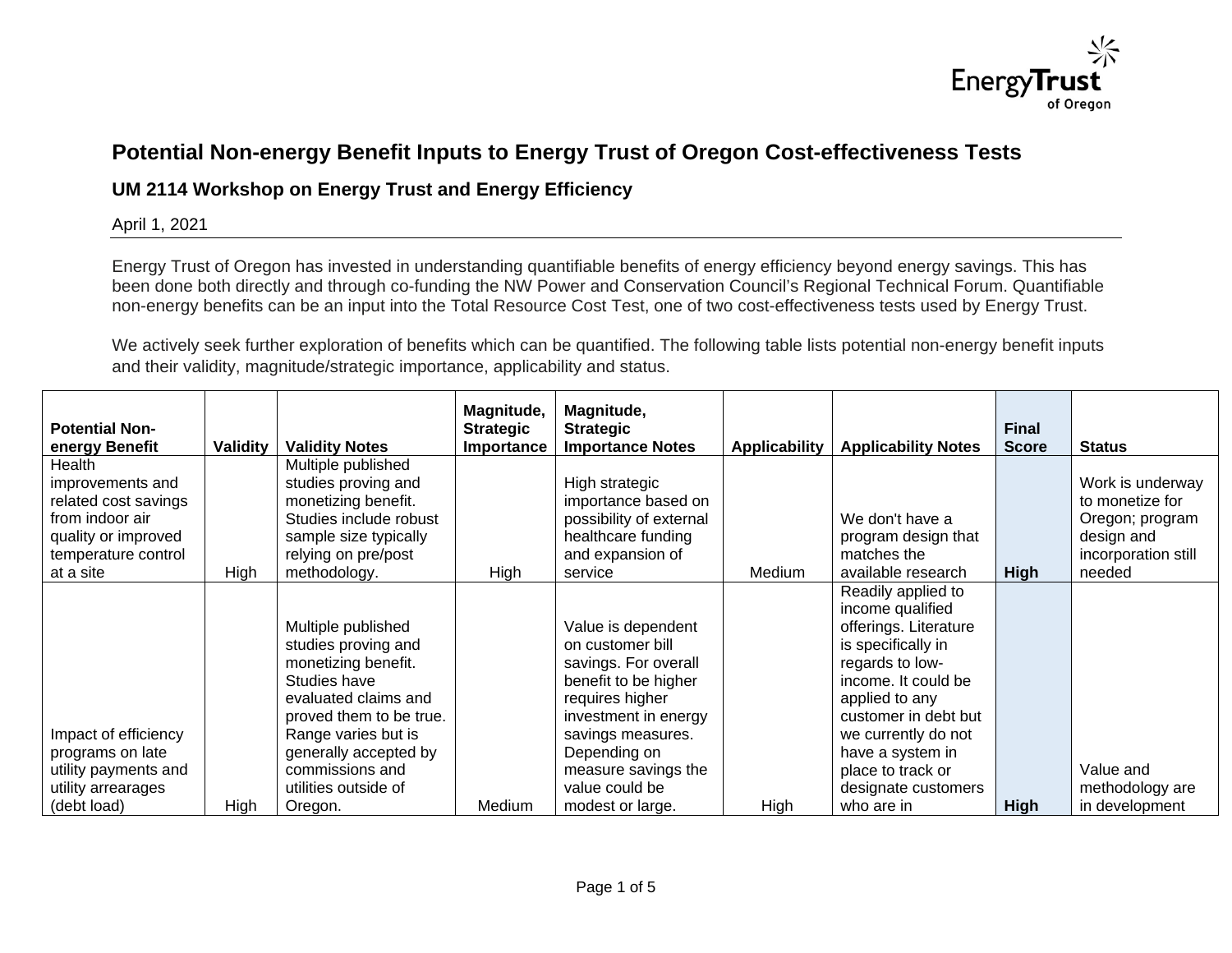|                                                                                                    |        |                                                                                                                                                                                                       |        |                                                                                                                                                                                                              |        | arrearages with their<br>utility.                                                                                                                               |               |                                                                                                          |
|----------------------------------------------------------------------------------------------------|--------|-------------------------------------------------------------------------------------------------------------------------------------------------------------------------------------------------------|--------|--------------------------------------------------------------------------------------------------------------------------------------------------------------------------------------------------------------|--------|-----------------------------------------------------------------------------------------------------------------------------------------------------------------|---------------|----------------------------------------------------------------------------------------------------------|
| Accelerated home<br>upgrades for electric<br>vehicle (EV)<br>readiness                             | Medium | Questions about what<br>future EV readiness<br>looks like.                                                                                                                                            | High   | Over the life of the<br>homes maybe 75 out<br>of 100 homes will<br>eventually get an EV.<br>Unsure whether<br>value is big or small<br>until analysis is<br>complete.                                        | High   | Expected to be<br>applicable for new<br>single-family homes<br>provided that they<br>have correct<br>characteristics to<br>enable electric<br>vehicle adoption. | High          | Methodology are<br>in development,<br>need to work with<br>utilities on<br>valuation                     |
| Fire prevention from<br>reducing use of<br>wood-fueled<br>fireplaces and<br>baseboard heaters      | High   | Study performed by<br><b>Bonneville Power</b><br>Administration and<br>recognized by the<br>Regional Technical<br>Forum.                                                                              | Low    | The benefit of the<br>savings was very low<br>in relation to total<br>incremental cost of<br>the ductless heat<br>pump that was<br>analyzed. This<br>applies to a very<br>limited subset of<br>applications. | High   | Applies easily to<br>ductless heat pumps<br>replacing baseboard<br>heaters or fireplaces                                                                        | High          | Analysis is<br>complete,<br>incorporation may<br>occur in the future<br>when measure is<br>up for review |
| Reduction in<br>customer energy<br>burden (greater than<br>6% of income spent<br>on utility bills) | Low    | Limited research is<br>available. An Energy<br>Trust contractor (TRC)<br>has examined it.<br>Research exists on<br>low-income programs<br>under customers<br>having more control<br>over their bills. | High   | High strategic<br>importance based on<br>Governor's executive<br>order and Energy<br>Trust organizational<br>goals. Magnitude is<br>likely small to<br>moderate.                                             | High   | Would likely only<br>apply to low-income<br>customers where we<br>can be relatively<br>sure energy burden<br>exists                                             | High          | Preliminary<br>analysis complete;<br>analyzing validity<br>issues                                        |
| Reduced subsidy<br>payments (low-<br>income customers)                                             | High   | Limited research is<br>available but the utility<br>benefit of reducing<br>subsidies for low-<br>income is easily<br>quantifiable.                                                                    | Medium | Likely small to<br>moderate value but<br>strategically may be<br>important                                                                                                                                   | Medium | Would likely only<br>apply to customers<br>on bill assistance or<br>LIHEAP. Brings into<br>question program<br>design and tracking<br>at a participant level    | <b>Medium</b> | Requires utility<br>data and<br>programs to align<br>with energy<br>assistance<br>programs               |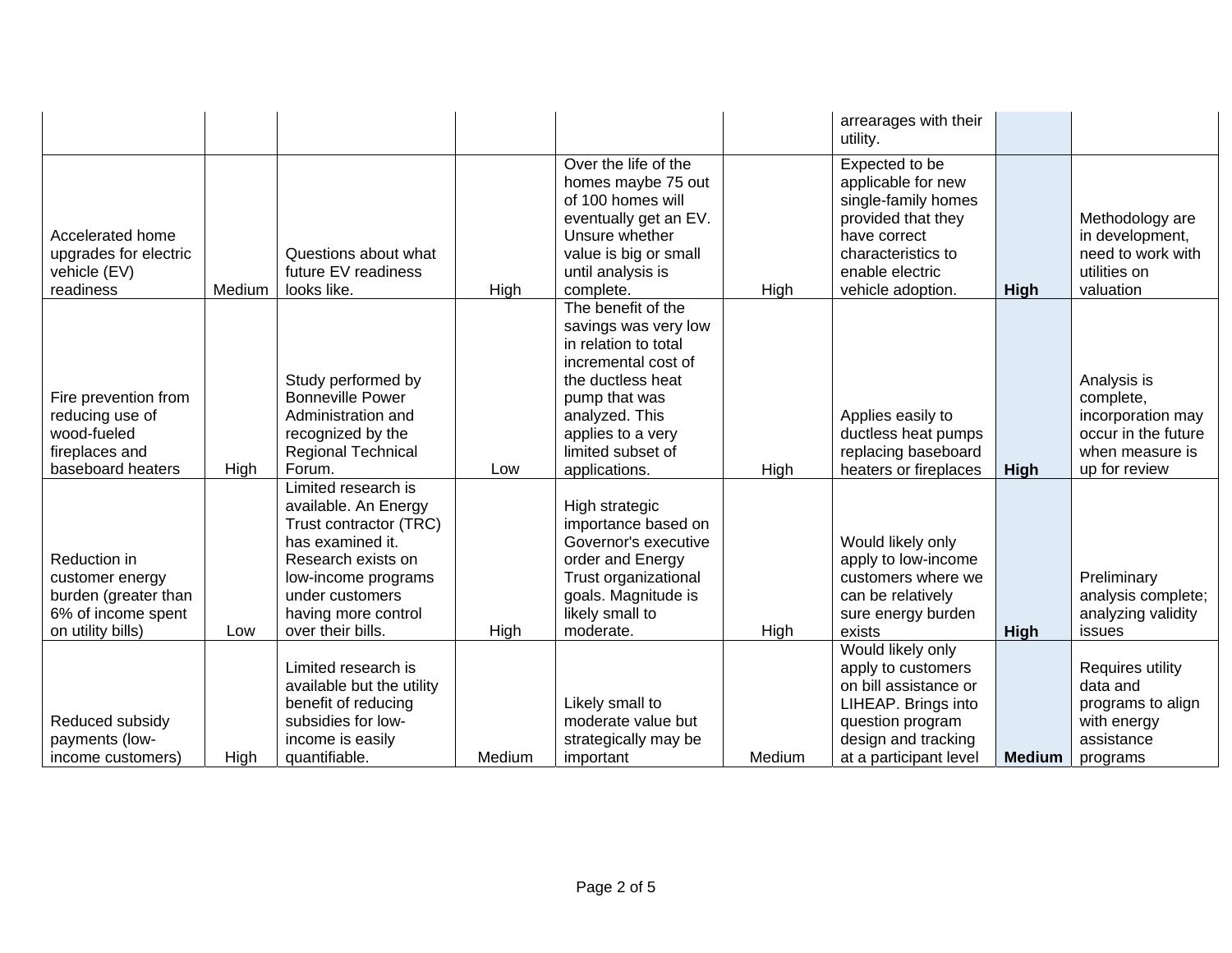| Water savings for<br>untreated water<br>(irrigation) | High | Can be readily verified<br>and monetization is<br>simple. May require<br>some evaluation or<br>measurement and<br>verification | Medium | Limited project<br>application but could<br>potentially be large<br>on a per project<br>basis. | High   | Could occur in<br>custom pathways<br>already             | <b>High</b>   | Currently being<br>considered in<br>custom path |
|------------------------------------------------------|------|--------------------------------------------------------------------------------------------------------------------------------|--------|------------------------------------------------------------------------------------------------|--------|----------------------------------------------------------|---------------|-------------------------------------------------|
|                                                      |      |                                                                                                                                |        | Could be large but<br>needs additional                                                         |        | Would only<br>potentially apply to<br>grid harmonization |               |                                                 |
| Customer time-of-<br>use (TOU) rate                  |      | Research is limited;                                                                                                           |        | research to verify that<br>arbitrage taking place                                              |        | new homes offer.<br>Questions about                      |               |                                                 |
| arbitrage with EV<br>chargers [ability to            |      | however, the non-<br>energy benefit is                                                                                         |        | in the manner<br>assumed by                                                                    |        | attribution may occur<br>in terms of what                |               |                                                 |
| save money by using<br>electricity at times          |      | monetizable and has<br>been looked at by                                                                                       |        | researchers. Not sure<br>how this will factor                                                  |        | enabled the TOU<br>arbitrage. Question                   |               | Preliminary                                     |
| when rates are lower<br>and reducing                 |      | <b>Energy Trust</b><br>contractor TRC for                                                                                      |        | into the future, it<br>could potentially                                                       |        | about baseline<br>condition and                          |               | analysis complete;<br>awaiting                  |
| consumption when                                     |      | Energy Trust's partner                                                                                                         |        | become much more                                                                               |        | whether it includes                                      |               | incorporation into                              |
| rates are higher]                                    | High | utilities                                                                                                                      | Medium | important.                                                                                     | Medium | this or not.                                             | <b>Medium</b> | program design                                  |
|                                                      |      |                                                                                                                                |        |                                                                                                |        | Would only                                               |               |                                                 |
| Customer time-of-                                    |      |                                                                                                                                |        |                                                                                                |        | potentially apply to                                     |               |                                                 |
| use (TOU) rate<br>arbitrage with battery             |      | Research is limited;<br>however, the non-                                                                                      |        |                                                                                                |        | grid harmonization<br>new homes offer.                   |               |                                                 |
| storage [ability to                                  |      | energy benefit is                                                                                                              |        | Could be large but                                                                             |        | Questions about                                          |               |                                                 |
| save money by using                                  |      | monetizable and has                                                                                                            |        | needs additional                                                                               |        | attribution may occur                                    |               |                                                 |
| electricity at times                                 |      | been looked at by                                                                                                              |        | research to verify that                                                                        |        | in terms of what                                         |               | Preliminary                                     |
| when rates are lower                                 |      | <b>Energy Trust</b>                                                                                                            |        | arbitrage taking place                                                                         |        | enabled the TOU                                          |               | analysis complete;                              |
| and reducing                                         |      | contractor TRC for                                                                                                             |        | in the manner                                                                                  |        | arbitrage. Somewhat                                      |               | awaiting                                        |
| consumption when                                     |      | Energy Trust's partner                                                                                                         |        | assumed by                                                                                     | Medium | adjacent to Energy                                       |               | incorporation into                              |
| rates are higher]                                    | High | utilities                                                                                                                      | Medium | researchers.                                                                                   |        | Trust's mission.                                         | <b>Medium</b> | program design                                  |
|                                                      |      |                                                                                                                                |        |                                                                                                |        | Expected to be                                           |               |                                                 |
|                                                      |      |                                                                                                                                |        | Over the life of the                                                                           |        | applicable for most<br>new single-family                 |               | Preliminary                                     |
|                                                      |      |                                                                                                                                |        | homes maybe 20 out                                                                             |        | homes provided that                                      |               | analysis complete;                              |
| Accelerated home                                     |      | Theory seems solid but                                                                                                         |        | of 100 homes will                                                                              |        | they have correct                                        |               | waiting                                         |
| upgrades for solar                                   |      | \$ value is not yet                                                                                                            |        | eventually get a solar                                                                         |        | characteristics for                                      |               | incorporation into                              |
| electric readiness                                   | High | widely tested.                                                                                                                 | Low    | electric system                                                                                | High   | system installations.                                    | <b>Medium</b> | program design                                  |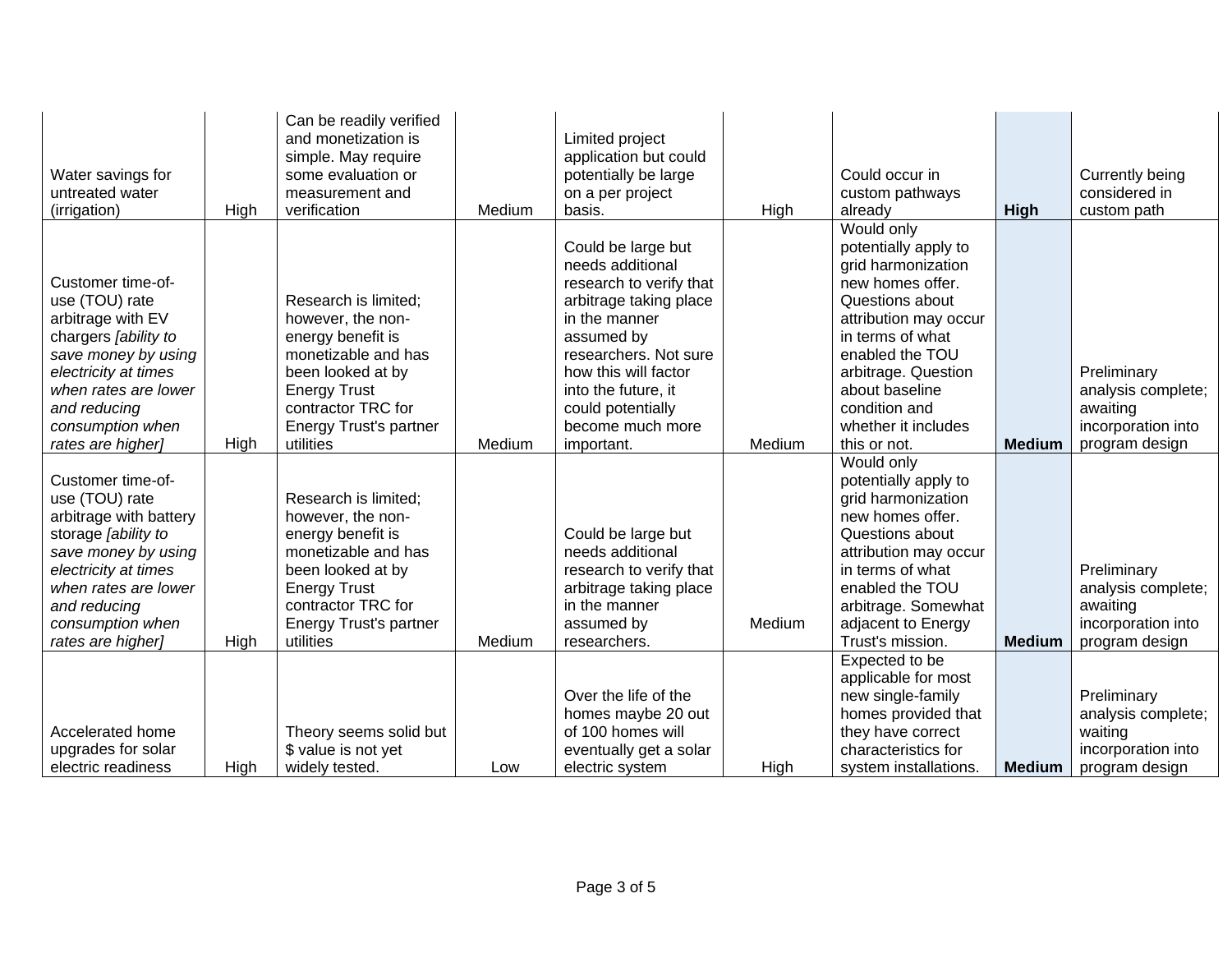| Participant resiliency         | Medium | Research and some<br>ratepayers have<br>demonstrated value in<br>resiliency; however, it<br>needs to be well<br>defined in order to be<br>monetized. | Medium | Magnitude is<br>unknown but could<br>be large and has<br>strategic importance<br>for Energy Trust and<br>the region. | Medium | Some questions<br>about applicability,<br>overlap with capacity<br>values and avoided<br>cost. | <b>Medium</b> | Not currently<br>prioritized for<br>research by<br><b>Energy Trust</b> |
|--------------------------------|--------|------------------------------------------------------------------------------------------------------------------------------------------------------|--------|----------------------------------------------------------------------------------------------------------------------|--------|------------------------------------------------------------------------------------------------|---------------|------------------------------------------------------------------------|
|                                |        | Research and utilities<br>have demonstrated                                                                                                          |        | Magnitude is<br>unknown but could                                                                                    |        | Some questions                                                                                 |               |                                                                        |
|                                |        | value in resiliency;                                                                                                                                 |        | be large and has                                                                                                     |        | about applicability,                                                                           |               | Not currently                                                          |
|                                |        | however, it needs to be                                                                                                                              |        | strategic importance                                                                                                 |        | overlap with capacity                                                                          |               | prioritized for                                                        |
| Utility system                 |        | well defined in order to                                                                                                                             |        | for Energy Trust and                                                                                                 |        | values and avoided                                                                             |               | research by                                                            |
| resiliency                     | Medium | be monetized.                                                                                                                                        | Medium | the region.                                                                                                          | Medium | cost.                                                                                          | <b>Medium</b> | <b>Energy Trust</b>                                                    |
|                                |        | Numerous studies cite                                                                                                                                |        |                                                                                                                      |        |                                                                                                |               |                                                                        |
|                                |        | this benefit and                                                                                                                                     |        |                                                                                                                      |        |                                                                                                |               |                                                                        |
|                                |        | quantify it. Usually<br>done on a pre/post                                                                                                           |        | Could be potentially<br>large on a per                                                                               |        | We don't have a                                                                                |               |                                                                        |
|                                |        | basis from                                                                                                                                           |        | household basis,                                                                                                     |        | program design that                                                                            |               | Not currently                                                          |
| Reduced missed                 |        | weatherization                                                                                                                                       |        | particularly if benefit                                                                                              |        | matches the                                                                                    |               | prioritized for                                                        |
| work days/school               |        | measures. Benefit is                                                                                                                                 |        | persists over the                                                                                                    |        | available research of                                                                          |               | research by                                                            |
| days                           | High   | easily monetized.                                                                                                                                    | Medium | lifetime of a measure.                                                                                               | Low    | this benefit.                                                                                  | <b>Medium</b> | <b>Energy Trust</b>                                                    |
|                                |        |                                                                                                                                                      |        | We would have to                                                                                                     |        |                                                                                                |               |                                                                        |
|                                |        |                                                                                                                                                      |        | account for this as a                                                                                                |        |                                                                                                |               |                                                                        |
|                                |        | While the existence of                                                                                                                               |        | benefit but also a                                                                                                   |        |                                                                                                |               |                                                                        |
|                                |        | improved comfort is                                                                                                                                  |        | potential cost. If a                                                                                                 |        |                                                                                                |               |                                                                        |
|                                |        | generally valid, the                                                                                                                                 |        | measure decreases                                                                                                    |        | Could apply to most                                                                            |               | We already                                                             |
|                                |        | monetization of                                                                                                                                      |        | comfort that would                                                                                                   |        | heating, ventilation                                                                           |               | incorporate this to                                                    |
|                                |        | comfort is not well                                                                                                                                  |        | need to be accounted                                                                                                 |        | and air conditioning                                                                           |               | some extent for                                                        |
| Comfort general                | Medium | defined.                                                                                                                                             | Medium | for.                                                                                                                 | High   | (HVAC) measures.                                                                               | <b>Medium</b> | cooling measures                                                       |
|                                |        |                                                                                                                                                      |        | For measures that                                                                                                    |        | For tankless water                                                                             |               |                                                                        |
| Avoided or                     |        |                                                                                                                                                      |        | depend on this it will                                                                                               |        | heaters this could                                                                             |               | Not currently                                                          |
| accelerated future             |        |                                                                                                                                                      |        | make or break the<br>cost-effectiveness of                                                                           |        | potentially allow the<br>measure to be cost-                                                   |               | prioritized for                                                        |
| home upgrades for<br>gas lines |        |                                                                                                                                                      | Medium |                                                                                                                      |        | effective.                                                                                     | <b>Medium</b> | research by<br><b>Energy Trust</b>                                     |
|                                | Low    | Highly disputed                                                                                                                                      |        | those measures.<br>The cost is passed                                                                                | High   |                                                                                                |               |                                                                        |
|                                |        | Benefit has research                                                                                                                                 |        | on to either renter or                                                                                               |        |                                                                                                |               |                                                                        |
|                                |        | but would need local                                                                                                                                 |        | homebuyer and from                                                                                                   |        | Difficult to tie back to                                                                       |               | Not currently                                                          |
| Increased property             |        | values and to tease out                                                                                                                              |        | a societal perspective                                                                                               |        | a specific measure.                                                                            |               | prioritized for                                                        |
| values or rental               |        | other price effects not                                                                                                                              |        | the benefit is                                                                                                       |        | Could apply to a                                                                               |               | research by                                                            |
| values                         | Medium | related to efficiency.                                                                                                                               | Low    | essentially zero.                                                                                                    | Low    | suite of measures.                                                                             | Low           | <b>Energy Trust</b>                                                    |